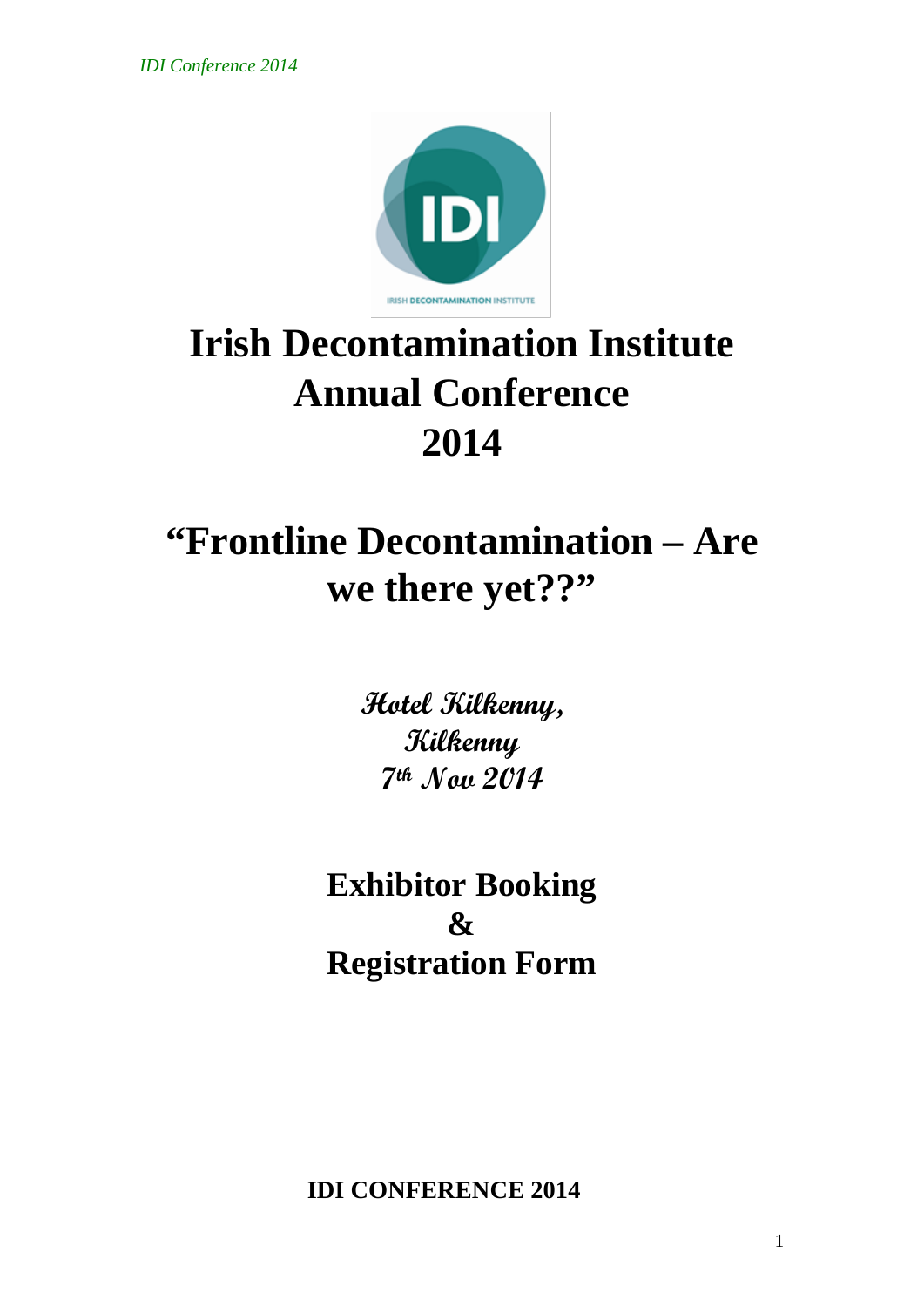#### **Section A: Exhibitors Booking Information**

This document provides details to exhibit at the 2014 IDI Conference, to be held in the Hotel Kilkenny, Kilkenny on Friday 7<sup>th</sup> Nov 2014. If you are interested in exhibiting at the 2014 IDI Conference, please complete the enclosed booking form and return it with full payment to the name provided on the booking form before the closing date.

Confirmation of your exhibition stand will only be confirmed (by acknowledgement of receipt) when the enclosed booking form together with full payment has been received by the IDI.

If you have any queries regarding the details of this book contract, please do not hesitate to contact Tony Mc Loughlin or Patricia Doheny.

[tony.mcloughlin@deconidi.ie](mailto:tony.mcloughlin@deconidi.ie) [patricia.doheny.idi@gmail.com](mailto:patricia.doheny.idi@gmail.com)

I thank you for your continued participation in the IDI Conference and look forward to meeting you in November.

**Tony Mc loughlin**

Tony Mc Loughlin IDI Chairperson

#### **Section B: Registration Booking**

In order for confirmation of your registration for the 2014 IDI Conference, please read the 10 points below:

\_\_\_\_\_\_\_\_\_\_\_\_\_\_\_\_\_\_\_\_\_\_\_\_\_\_\_\_\_\_\_\_\_\_\_\_\_\_\_\_\_\_\_\_\_\_\_\_\_\_\_\_\_\_\_\_\_\_\_\_\_\_\_\_\_\_\_\_\_

1. Exhibition stand costs  $\bigoplus$  50 - IDI non members.

 $600 - IDI$  members

2. An exhibition stand can only be confirmed with receipt of full payment. Payment should be made payable to the IDI (cheque only) and sent to:

> Patricia Doheny IDI Treasurer, Address: Ballyragget, Co. Kilkenny.

Telephone: 087 1960252 Email: [patricia.doheny.idi@gmail.com](mailto:patricia.doheny.idi@gmail.com)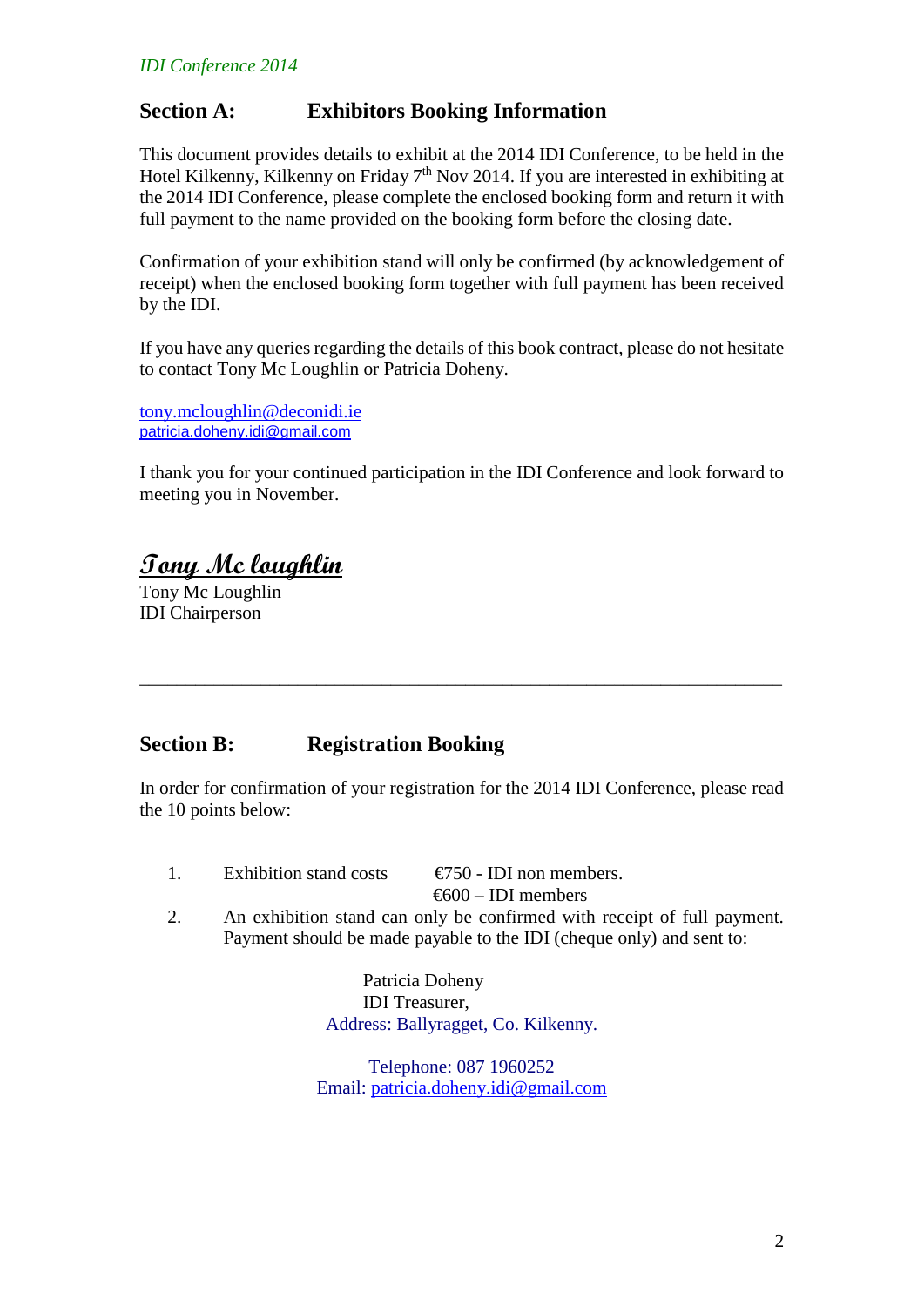Registration with full payment entitles

a) Free access for **two registered exhibitors** to all venues and events (lecture hall, lunch, refreshments etc.) organised by the IDI. Additional exhibitors must register with the IDI organising committee prior to the conference registration deadline. Any unregistered exhibitors may be refused entry to the conference or may be charged the full rate on the spot with limited access to events and venues. Any number of extra exhibitors can register for the conference.

**Corporate package IDI members:**

**2 additional exhibitors - €120 3 additional exhibitors - €170 4 additional exhibitors - €210**

**Corporate package non IDI members**:

**2 additional exhibitors - €130 3 additional exhibitors - €180 4 additional exhibitors - €220**

- b) A full conference pack with programme, badges, lunch tickets, and accessories will be provided to each exhibition stand on the first day of the conference. Additional registered exhibitors will receive an official delegate registration pack.
- c) A list of all delegates attending the 2014 IDI Conference will be provided to each company exhibiting.
- 3. The location of exhibitors will be by choice on a first come (return of registration with full payment) first serve basis. It is advisable to book early to guarantee an exhibition.
- 4. Only fully paid exhibitors will be granted an exhibition stand.
- 5. Payment must be received by the IDI before the closing date issued on the registration form. Payment (in part or full) will not be accepted as confirmation of a stand and will not be accepted on the day.
- 6. The decision of the IDI Conference organising Committee is final.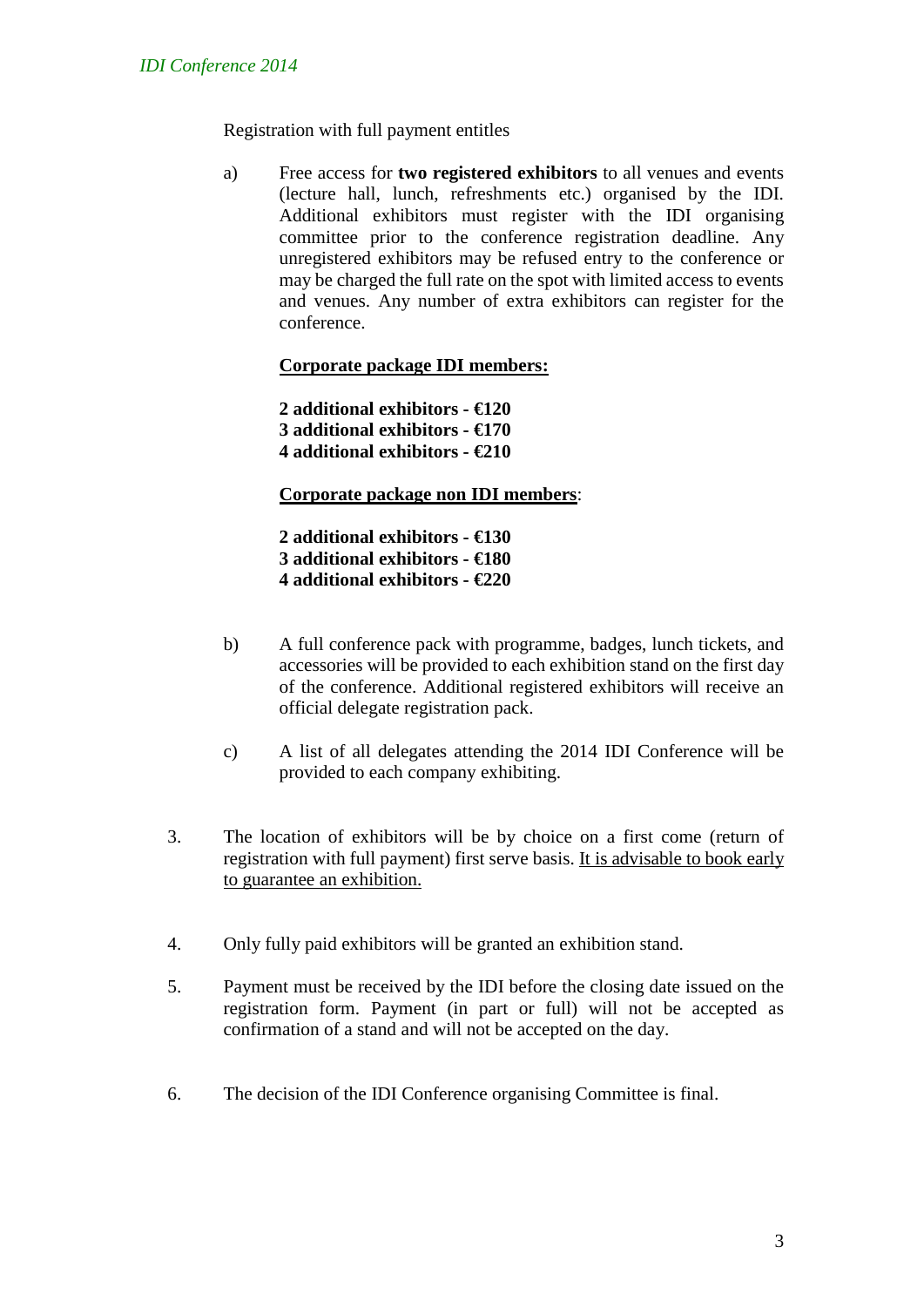#### *IDI Conference 2014*

- 7. All exhibitors should be present at their stands at the delegate exhibition viewing times. This will be stated in the programme issued in the exhibition pack upon registration on the day.
- 8. All exhibitors are responsible for the security and safety of items/equipment at their own exhibition stand at all times.
- 9. Closing date for exhibition registration (including payment) for the 2014 IDI Conference is 23rd Oct 2014.
- 10. After the official closing date for exhibition registration, refunds will not be issued for cancellations made to the IDI.
- 11. Please N.B the IDI are offering education bursaries worth  $\epsilon$ 500,  $\epsilon$ 300 and €200 each to 3 non-commercial delegates who visit all the trade stands on the day. This will be done via a Trade Passport competition and will incentivise delegates to visit all stands.

If you have any queries on any of the points above, please contact the IDI Committee Conference member:

Tony Mc Loughlin IDI Chairperson Tel: 086 3611648 [tony.mcloughlin@deconidi.ie](mailto:tony.mcloughlin@deconidi.ie)

Patricia Doheny IDI Treasurer, Tel: 087 1960252 [patricia.doheny.idi@gmail.com](mailto:patricia.doheny.idi@gmail.com)

Paschal Kent IDI Vice Chair [paschal.kent@deconidi.ie](mailto:paschal.kent@deconidi.ie)

Hannah Mc Mahon IDI Secretary hannah.mcmahon@deconidi.ie